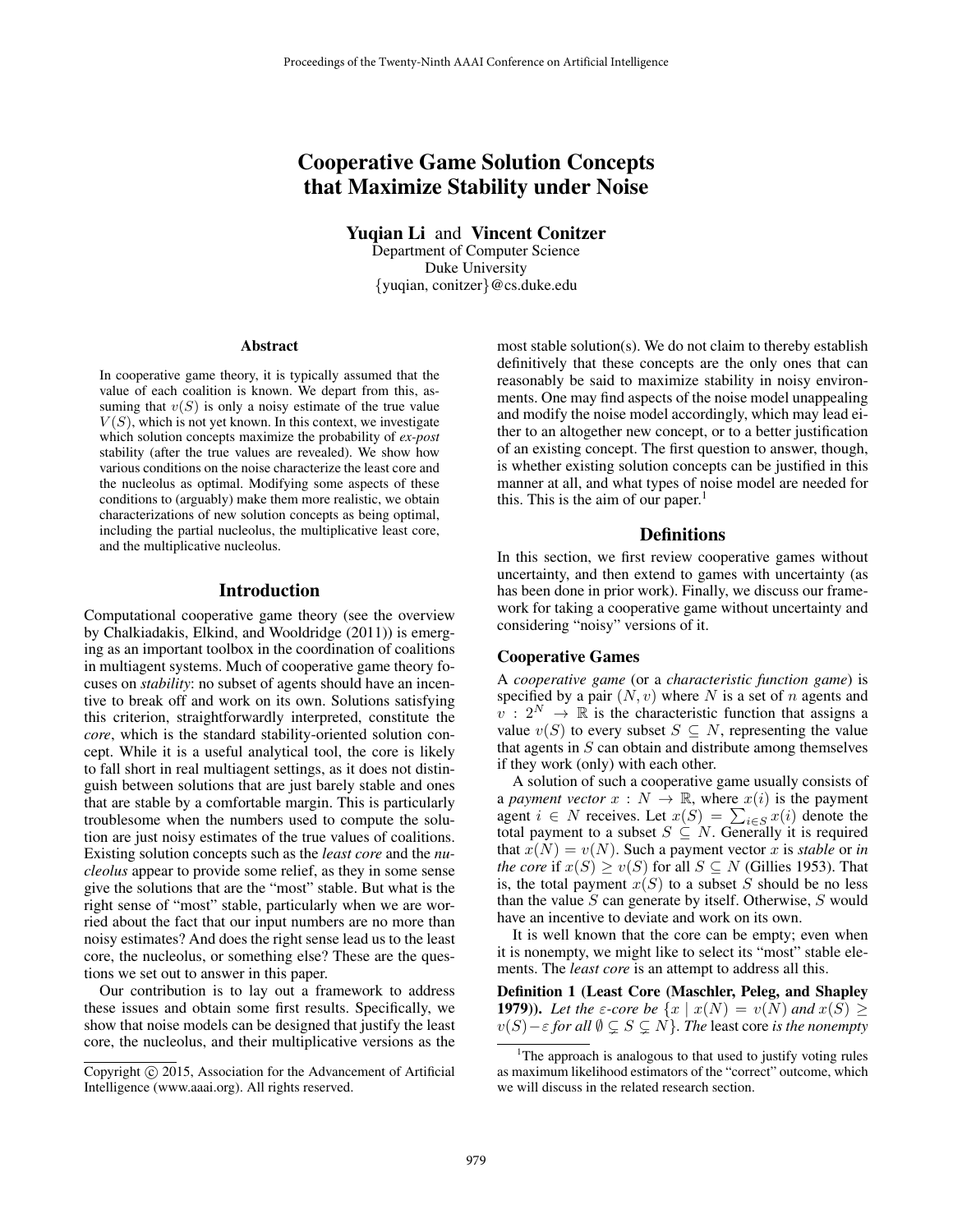## ε*-core with the minimum* ε *(which can be positive or nonpositive, depending on whether the core is empty or not).*

That is, solutions in the least core satisfy the core constraints by as large a margin as possible (possibly a negative margin if the core is empty). It is possible to take this reasoning a step further: sometimes, within the least core, it is possible to satisfy the constraints for some coalitions by a larger margin (without increasing  $\varepsilon$ ). Taking this reasoning to its extreme leads to the definition of the *nucleolus*.

Definition 2 (Nucleolus (Schmeidler 1969)). *The* excess vector *of a payment vector* x *consists of the following*  $2^n - 2$ *numbers in nonincreasing order:*  $(v(S) - x(S))_{\emptyset \subset S \subset N}$ *. The nucleolus is the (unique) payment vector* x *that lexicographically minimizes the excess vector.*

In an intuitive sense, when the core is nonempty, the least core can be seen as an attempt to make the solution more robust, and the nucleolus as an attempt to make it even more robust. But from the perspective of cooperative games without any uncertainty, it is hard to make this intuition precise, because it implies 0% chance of a deviation from any solution in the core, and 100% chance of a deviation from any solution outside of the core. Because our goal is to formally justify these and related notions in this paper, we will need to consider cooperative games with uncertainty.

#### Cooperative Games with Uncertainty

To model cooperative games with uncertainty, a natural approach is to specify that there is a random *state of the world*  $\omega \in \Omega$  that affects the values of coalitions (see, e.g., Ieong and Shoham (2008)). Let  $\mathbb P$  be the probability measure that assigns a probability  $\mathbb{P}(A) \in [0,1]$  to each event  $A \subseteq \Omega$ .

Holding  $(\Omega, \mathbb{P})$  fixed, a cooperative game with uncertainty is specified by a pair  $(N, V)$  where N is the set of agents as before, and  $V : 2^N \times \Omega \to \mathbb{R}$  is a *stochastic* characteristic function. That is,  $V(S,\omega)$  is the value of subset S in realized world  $\omega$ . (We use V instead of v now to indicate that each  $V(S)$  is a random variable whose value depends on  $\omega$ .) In most of our paper, we will not make the state space Ω explicit but rather work directly with distributions of the random variables  $V(S)$ .

Payment vectors  $X : N \times \Omega \to \mathbb{R}$  can now in principle  $\sum_{i \in S} X(i, \omega)$  denote the total payment to S.) However, also become random. (Again, for  $S \subseteq N$ , let  $X(S, \omega) =$ this paper mostly focuses on cases where both  $X$  and the grand coalition value  $V(N)$  are deterministic:  $X(i, \omega_1) =$  $X(i, \omega_2) = x(i)$  and  $V(N, \omega_1) = V(N, \omega_2) = v(N)$  for any  $i \in N$  and  $\omega_1, \omega_2 \in \Omega$ . These assumptions are natural, for example, in the context where there is a well-established group of agents with a clear, cleanly worked out, and wellrehearsed plan of how to proceed (so that there is effectively no uncertainty about the grand coalition's value), but it is much less clear how subsets of agents would do if they would break off and "go into the wild" on their own (see the examples in the following subsection).

#### **Stability**

In this paper, we focus on *ex-post* stability (Ieong and Shoham 2008), i.e., stability when the realized world  $\omega$ 

is revealed. Given a payment rule X and a game  $(N, V)$ , let  $X \geq V$  denote the set of stable worlds  $\{\omega \mid \forall S \subseteq$  $N, X(S, \omega) \geq V(S, \omega)$ . Our objective is then finding X (usually, a deterministic payment vector  $x$ ) that maximizes  $\mathbb{P}(X \geq V)$ , the probability of *ex-post* stability. There are at least two interpretations of this objective.

The first one is motivated by games where the state of the world is *learned* over time after the contract (payment rule  $X$ ) has been established. For example, consider an enterprise that hires a team of new employees for a new project under contract  $X$  (typically, this would be a deterministic contract  $x$ ). At the point of establishing the contract, the team members may not know each other, and as a result do not know the value  $V(S)$  that each subcoalition would generate in any single month. Over many months of cooperation, however, they will get to know each other well enough to accurately assess this value, and at that point they may decide to stay in the big enterprise (the grand coalition being stable) or a subteam may resign to open a new company.

The other interpretation concerns games where the different (subsets of) agents simply have different *perceptions* of their values, and the randomness derives from uncertainty about how agents perceive their values. In this case,  $V(S)$ represents the value that coalition S perceives itself as being able to obtain on its own. Let us suppose that there is no uncertainty about  $V(N) = v(N)$  and that we must have a deterministic payment vector  $x$  (as we do in most of this paper). From the perspective of the party tasked with determining x,  $V(S)$  is a random variable, over which it has a subjective distribution. Then, if it turns out that  $x(S) < V(S)$ ,  $S$  will deviate (regardless of whether  $S$ 's perception of its own value was in fact correct). In this context, it is natural for the party tasked with determining the payment rule to try to maximize  $\mathbb{P}(x \geq V)$ , the probability that no coalition will deviate, with respect to its own subjective probability distribution. This appears to match well with the fact that in the real world, we will probably never be completely sure about what is going on in the minds of a particular coalition and, hence, about whether it will decide to deviate.

#### Noise

We assume that a point estimate  $(N, v)$  (a game without uncertainty) is known at the point where we determine payments. The true game differs from this point estimate by random noise D, where  $D = v - V$ , or equivalently,  $V = v - D$ . Hence, the true game is a game with uncertainty, which is obtained by subtracting the noise from the estimate.

Given the point estimate  $(N, v)$ , we can use traditional solution concepts for games without uncertainty (e.g., the least core or the nucleolus) to compute a solution  $x$ . In this paper, we study whether there is a distribution of the noise such that this solution x is optimal for the true game  $(N, V)$ in terms of *ex-post* stability. More precisely, what conditions on the distribution of D guarantee that x maximizes  $\mathbb{P}(x >$  $V$ ) among all possible solutions  $x$ ?

We make the following assumptions on the distribution of D throughout this paper (except where otherwise specified).

*Assumption 1.* As mentioned and justified in the previous two subsections, we assume  $D(N) = 0$ , so that the grand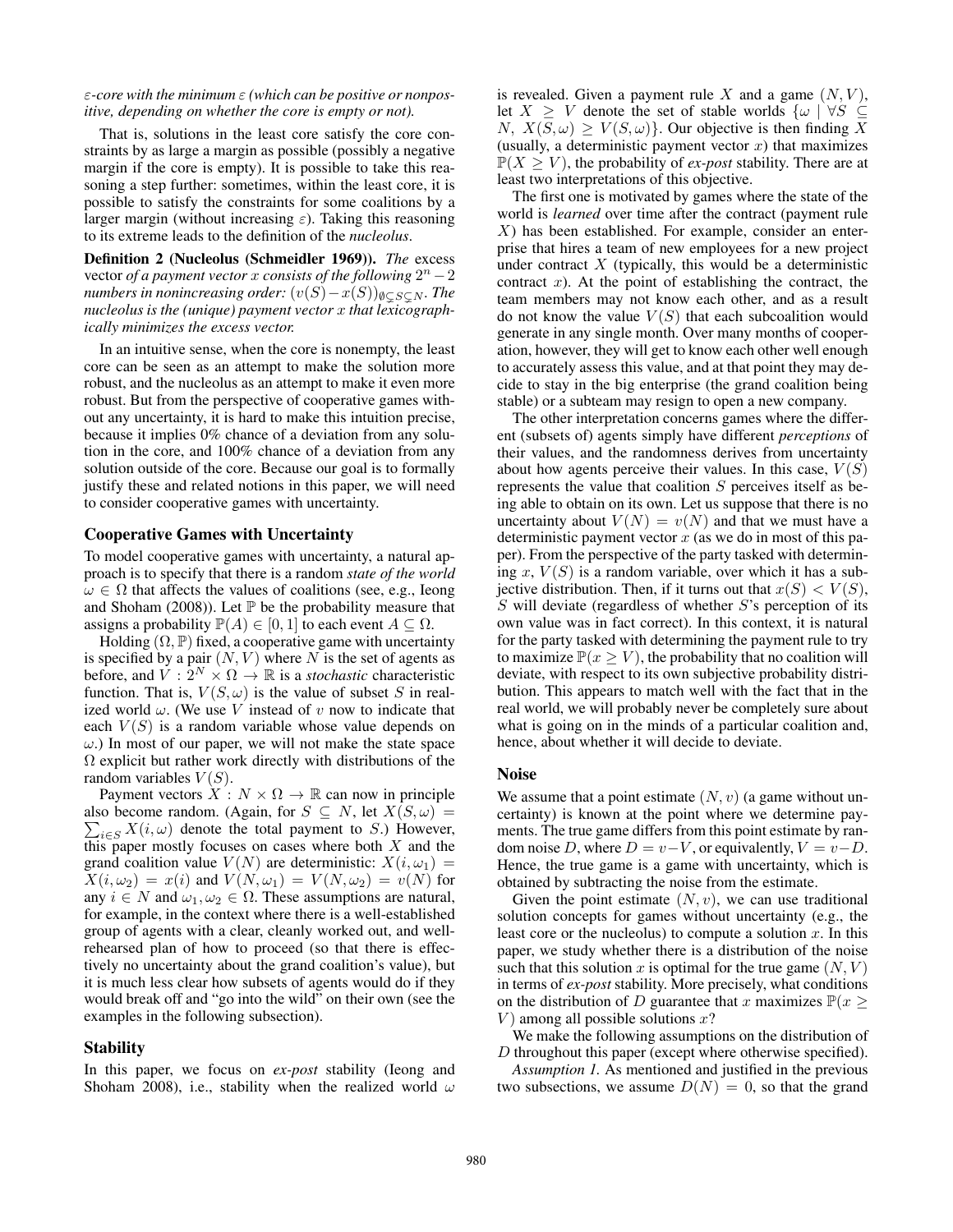coalition's value  $V(N) = v(N)$  is fixed. Hence, we can determine whether a deterministic payoff vector  $x$  is feasible.

*Assumption 2.* For any  $\emptyset \subsetneq S_1, S_2 \subsetneq N$ , the random variables  $D(S_1)$  and  $D(S_2)$  follow the same distribution F. This simplifies our specification to only one distribution  $F$ , rather than  $2^n - 2$  distributions  $F_S$ . (Of course, the fact that we can justify the least core and the nucleolus even under this restriction makes the result stronger rather than weaker, because it immediately implies that they can be justified in the unrestricted case too, whereas the opposite is not necesarily the case.) One may well argue that this assumption is unrealistic, as one would expect a subset with higher estimated value  $v(S)$  to also have higher expected absolute noise  $\mathbb{E}[|D(S)|]$ . We will revisit this in the section on multiplicative noise.

It bears emphasizing that the second assumption does not imply that  $D(S_1)$  and  $D(S_2)$  are identical—they are just identically *distributed*. Neither does this assumption say that  $D(S_1)$  and  $D(S_2)$  are independent. On the other hand, identical / i.i.d. random variables  $D(S_1), D(S_2)$  constitute two special cases that satisfy this assumption. We will use them to generate the least core and the nucleolus, respectively.

## Related Research

There are various previous axiomatizations of cooperative game-theoretic solution concepts (Peleg 1985; Potters 1991; Snijders 1995; Orshan 1993; Sudhölter 1997). The axioms (such as the reduced game property) are often quite complicated, arguably more complicated than the definition of the solution concept itself. In this paper, rather than characterizing the concepts axiomatically, we characterize them as solving an optimization problem. Similar approaches have been used in social choice to characterize voting rules, notably the distance rationalizability framework (Meskanen and Nurmi 2008; Elkind, Faliszewski, and Slinko 2009) and the maximum likelihood framework (Young 1988; 1995; Drissi-Bakhkhat and Truchon 2004; Conitzer and Sandholm 2005; Xia and Conitzer 2011; Pivato 2013). Our work particularly resembles the latter line of work due to its focus on noisy observations of an unobserved truth.

Stochastic cooperative games were first introduced in the 1970s (Charnes and Granot 1976; 1977), and received significantly more attention in recent work (Suijs et al. 1999; Suijs and Borm 1999; Chalkiadakis and Boutilier 2004; Chalkiadakis, Markakis, and Boutilier 2007). Much of their effort was spent on dealing with stochastic payment rules X. In contrast, our paper mostly focuses on deterministic payment rules  $x$  (so that we can analyze standard solution concepts in cooperative game theory), though we will briefly mention that the multiplicative least core (to be introduced later) can be characterized as the optimal stochastic payment rule X when only  $V(N)$  is uncertain.

The multiplicative least core is similar to the weak least core (Shapley and Shubik 1966; Bejan and Gómez 2009; Meir, Rosenschein, and Malizia 2011) in the sense that larger coalitions are allowed to have larger excess. The difference is that the multiplicative least core compares the excess to  $v(S)$ , while the weak least core compares it to |S|. We argue that, at least in some cases, the former makes more

sense. For example, a single-agent coalition with a value of 1 billion may easily accept an excess of 100 and not deviate, while a single-agent (or even multiagent) coalition with a value of 100 and an excess of 100 would feel strongly inclined to deviate, thereby doubling its payment.

Finally, our notation is compatible with the partition and type models that have been predominantly used in previous work on cooperative games with uncertainty. Agent world partitions (see, e.g., Ieong and Shoham (2008)) and agent types (see, e.g., Myerson (2007) and Chalkiadakis and Boutilier (2007) both represent the private information that agents possess (in addition to the common prior). However, we focus on stability *ex post* rather than *ex interim* (or *ex ante*, as studied by Bachrach et al. (2012)), so agents' private information does not play any significant role here.

## Characterizing the Least Core

In this section, we show that under certain assumptions on the noise  $D$ , payments are optimal if and only if they are in the least core. The key assumption is that the noise is identical for all coalitions (e.g., if one coalition's realized value is 10 above its estimate, the same will be true for all other coalitions). The proof is quite straightforward, which arguably indicates that the solution concept is justified by our approach in a natural manner. On the other hand, one may well take issue with the key assumption—for example, we would expect coalitions with large values to also experience larger noise. We will revisit this in the section on multiplicative noise, leading to our definition of the multiplicative least core. This illustrates how our approach can do more than justify an existing solution concept; it can also naturally lead us to an improvement of it.

**Theorem 1.** When the noise of any two subsets  $\emptyset \subseteq$  $S_1, S_2 \subseteq N$  is identical  $(D(S_1) = D(S_2))$ , and its distribu*tion has full support (the cumulative density function (CDF) is strictly increasing everywhere—e.g., a normal distribution), then a payment* x *maximizes stability* ( $\mathbb{P}(x \geq V)$ ) =  $\mathbb{P}(x \ge v - D)$ ) if and only if it is in the least core. (More*over, even when the distribution does not have full support, any* x *in the least core maximizes stability.)*

*Proof.* ("If" direction.) Let  $x^*$  be an element in the least core. If  $x^*$  were not optimal, then there must be another  $x$ such that  $\mathbb{P}(x \ge v - D) > \mathbb{P}(x^* \ge v - D)$ . That requires at least one world  $\omega \in \Omega$  in which  $x^*(S') < v(S') - \overline{D}(S', \omega)$ for some  $\emptyset \subsetneq S' \subsetneq N$  while  $x(S) \ge v(S) - D(S, \omega)$  holds for all  $\emptyset \subseteq S \subseteq N$ . Because  $D(S)$  is identical for all S, let  $D(S, \omega) = \varepsilon$ . Then x is in the  $\varepsilon$ -core while  $x^*$  is not in it. This violates the definition of the least core.

("Only if" direction.) Let  $\varepsilon(x)$  denote  $\max_{\emptyset \subset S \subset N} v(S)$  –  $x(S)$ . Then  $\mathbb{P}(x \ge v - D) = \mathbb{P}(D \ge \varepsilon(x))$ . Since D has full support, x must minimize  $\varepsilon$  to maximize the stability.  $\Box$ 

#### Characterizing the Nucleolus

In this section, we consider whether it is possible to characterize the nucleolus with assumptions on the noise D. It turns out that we can, if we move to a richer model where we consider what happens in the limit for a *sequence* of noise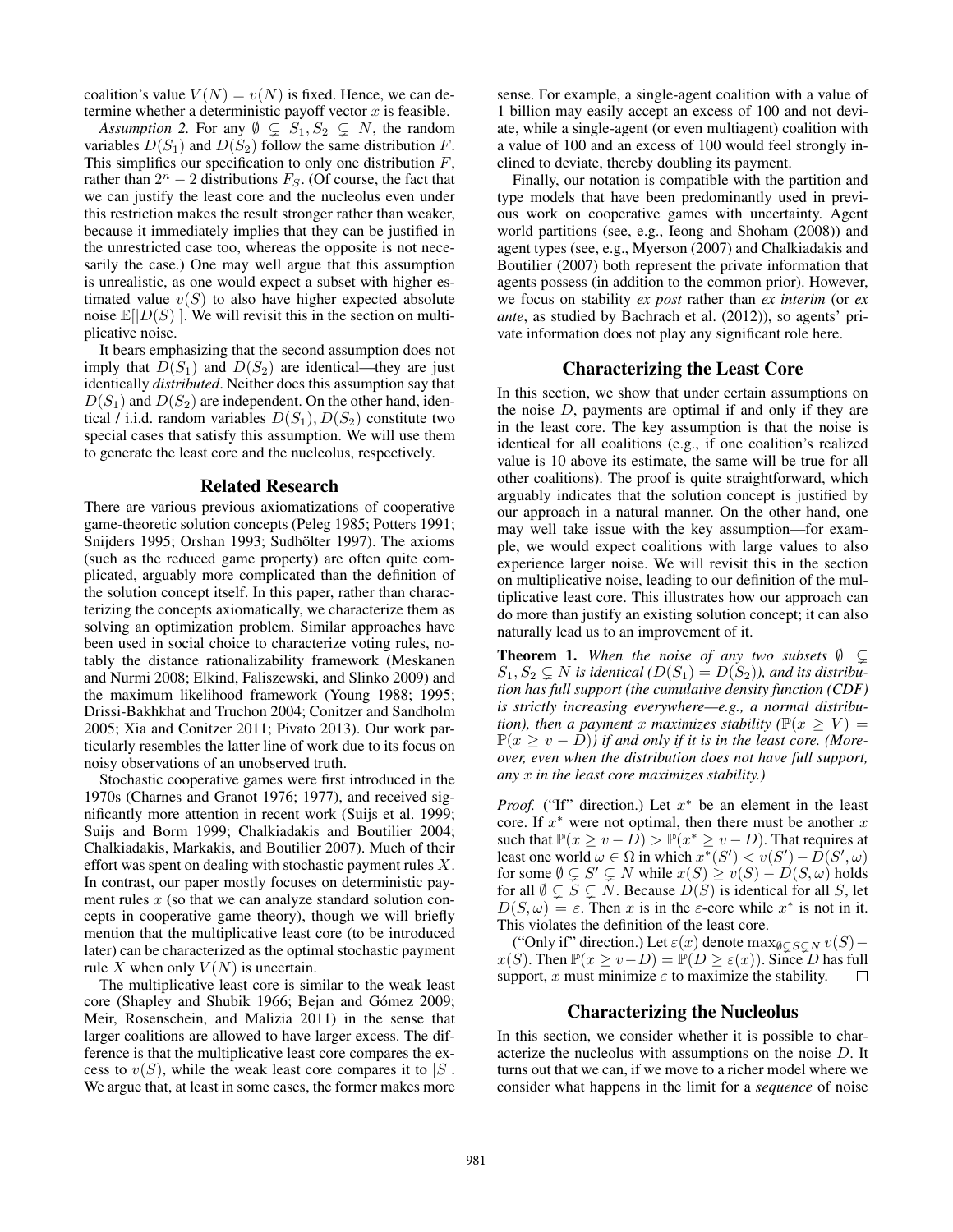distributions. Naturally, one may be somewhat dissatisfied with this, preferring instead to characterize the concept with a single distribution. Unfortunately, as we will show, this is impossible (under i.i.d. noise), necessitating the move to a richer model. In a sense, the result involving a sequence of distributions shows that we can come *arbitrarily close* to justifying the nucleolus with a single distribution, but due to its lexicographic nature we will always be slightly off.

The assumption that we made on the noise to characterize the least core is on the extreme end where the  $D(S)$ are perfectly correlated (identical). In this section, we go to the other extreme where the  $D(S)$  are independent. Hence, the  $2^n - 2$  random variables  $D(S)$  are i.i.d. (due to our Assumption 2). To make the notation more compact, let  $F(\delta) = \mathbb{P}(D(S) \ge \delta)$ . This results in the following lemma. **Lemma 1.** Let  $\xi(S) = v(S) - x(S)$  be the excess of coali*tion*  $S \subset N$ *. Let*  $\vec{\delta} = (\delta_1, \delta_2, \ldots, \delta_{2^n-2})$  *denote the excess vector (sorted from large to small). If the*  $2^n - 2$  *random variables*  $\{D(S)|\emptyset \subseteq S \subseteq N\}$  *are i.i.d. with*  $\mathbb{P}(D(S) \geq$  $\delta$ ) =  $F(\delta)$ *, then the probability of stability is* 

$$
\mathbb{P}(x \ge v - D) = \prod_{\emptyset \subsetneq S \subsetneq N} \mathbb{P}(D(S) \ge \xi(S)) = \prod_{i=1}^{2^n - 2} F(\delta_i)
$$

*Proof.* Subset S's stability  $x(S) \geq V(S)$  is equivalent to  $v(S)-V(S) \ge v(S)-x(S)$ , and thus equivalent to  $D(S) \ge v(S)$  $\xi(S)$ . Hence, the probability of S's stability is  $F(\xi(S))$ . The lemma follows because the  $\{D(S)\}\$ are independent.

Does the nucleolus necessarily maximize the expression in Lemma 1? No. For example, consider the game where  $N = \{a, b\}, v(N) = 2$ , and  $v(\{a\}) = v(\{b\}) = v(\emptyset) = 0$ . The nucleolus gives  $x(a) = x(b) = 1$ , resulting in excess vector  $\vec{\delta} = (-1, -1)$ . Alternatively, we could set  $x'(a) = 2, x'(b) = 0$  to obtain excess vector  $\vec{\delta}' = (0, -2)$ . Now suppose  $D(S)$  follows a distribution with  $F(-2) =$  $1, F(-1) = 0.7$  and  $F(0) = 0.5$ . Then,  $\vec{\delta}'$  has a higher probability of stability, namely  $F(0)F(-2) = 0.5 > F(-1)^2$ 0.49. But this only proves that one particular distribution  $F$ will not work to characterize the nucleolus. What about others? Unfortunately, the following proposition proves that no reasonable distribution will work. (We omit a number of the proofs in this paper due to the space constraint; they are available in the full version.)

Proposition 1. *For any fixed distribution* F*, if there exists a* point  $q \in \mathbb{R}$  such that  $F'(q) \neq 0$  (so that the probabil*ity density function (PDF) is defined and nonzero at* q*), then there exists a* 3*-player cooperative game whose nucleolus does not maximize stability. Hence, no fixed noise distribution with nonzero derivative at some point can guarantee the nucleolus' optimality.*

It follows that our characterization of the nucleolus will not be as clean as the one we obtained for the least core. The intuition for the way in which we characterize the nucleolus is as follows. The nucleolus corresponds to worrying more about large excesses than about small excesses, but to still worry about small excesses as a secondary objective.

To some extent, it turns out we can achieve this by choosing a noise distribution where decreasing a large excess has a much greater impact on the probability of stability than decreasing a small excess. But this will at best result in an approximation of the nucleolus, because the (exact) nucleolus would require the former impact to be *infinitely* greater, which is impossible if decreasing a small excess is still to have some impact (which is also necessary for the nucleolus). Nevertheless, we can create a *sequence* of noise distributions that correspond to ever better approximations, so that any other payment vector becomes less stable than the nucleolus after some point in the sequence. We can additionally require that the distributions in this sequence become ever more concentrated around our original estimate of the value function. Thus, in a sense the nucleolus corresponds to what we do in the limit as we become more and more confident in our estimate. The following definition makes this precise.

**Definition 3.** Let  ${F_c}$  be a sequence of distributions in*dexed by*  $c \in \{0, 1, 2, \ldots\}$  *(the confidence). Let*  $D_c$  *be drawn according to*  $F_c$ *. We require that the larger confidence c is, the less noisy*  $F_c$  *is: for any*  $c_1 < c_2$  *and*  $\epsilon > 0$ *, we have*  $\mathbb{P}(D_{c_1}(S) > \epsilon) \geq \mathbb{P}(D_{c_2}(S) > \epsilon)$  and  $\mathbb{P}(D_{c_1}(S) < -\epsilon) \geq$  $\mathbb{P}(D_{c_2}(S) < -\epsilon)$ . We say a payment  $x^*$  is strictly better than x under confidence *(with respect to*  ${F_c}$ *) if there exists some confidence threshold* C *above which* x ∗ *is always* strictly *better than*  $x: (\forall c \ge C)$ ,  $\mathbb{P}(x^* \ge v - D_c) > \mathbb{P}(x \ge$  $v - D_c$ ). We say  $x^*$  is uniquely optimal under confidence *(with respect to*  ${F<sub>c</sub>}$ *) if for any other payment*  $x \neq x^*$ ,  $x^*$ *is strictly better than* x *under confidence.*

In words, a payment  $x^*$  is uniquely optimal under confidence if for any other payment  $x, x^*$  is strictly more stable than  $x$  as long as we are confident enough about our estimate of the value function (but how much confidence is enough may depend on x). What conditions do we need on  ${F_c}$  for the nucleolus to be uniquely optimal? The following lemma gives a sufficient condition.

**Lemma 2.** *If*  ${F_c}$  *satisfies that for any*  $\delta \in \mathbb{R}$ *,*  $\epsilon > 0$ *, and*  $k \geq 1$ , there exists a threshold C such that for all  $c \geq C$ , we have  $F_c(\delta)^k > F_c(\delta + \epsilon)$ , then the nucleolus is uniquely *optimal under confidence with respect to*  ${F_c}$ . The condi*tion above is also denoted as*  $\lim_{c\to\infty} F_c(\delta)^k > F_c(\delta + \epsilon)$ *for convenience.*

While the precondition in Lemma 2 is useful, it is difficult to interpret in terms of becoming ever more confident. The next two definitions do say something about how quickly we need to become more confident, and together they imply the precondition of Lemma 2.

Definition 4 (Overestimate Condition). *We say* {Fc} *satisfies the* overestimate condition *if for any*  $\delta \geq 0$ ,  $\epsilon > 0$ *, and*  $k \geq 1$ *, there exists a threshold* C *such that for all*  $c \geq C$ *,*  $F_c(\delta)^k > F_c(\delta + \epsilon).$ 

We call this the overestimate condition because for nonnegative  $\delta$ ,  $F_c(\delta)$  denotes the probability that we overestimate and the error  $v(S) - V(S)$  is at least  $\delta$ . The overestimate condition then indicates that when we are very confident ( $\forall c \geq C$ ), this probability diminishes to 0 extremely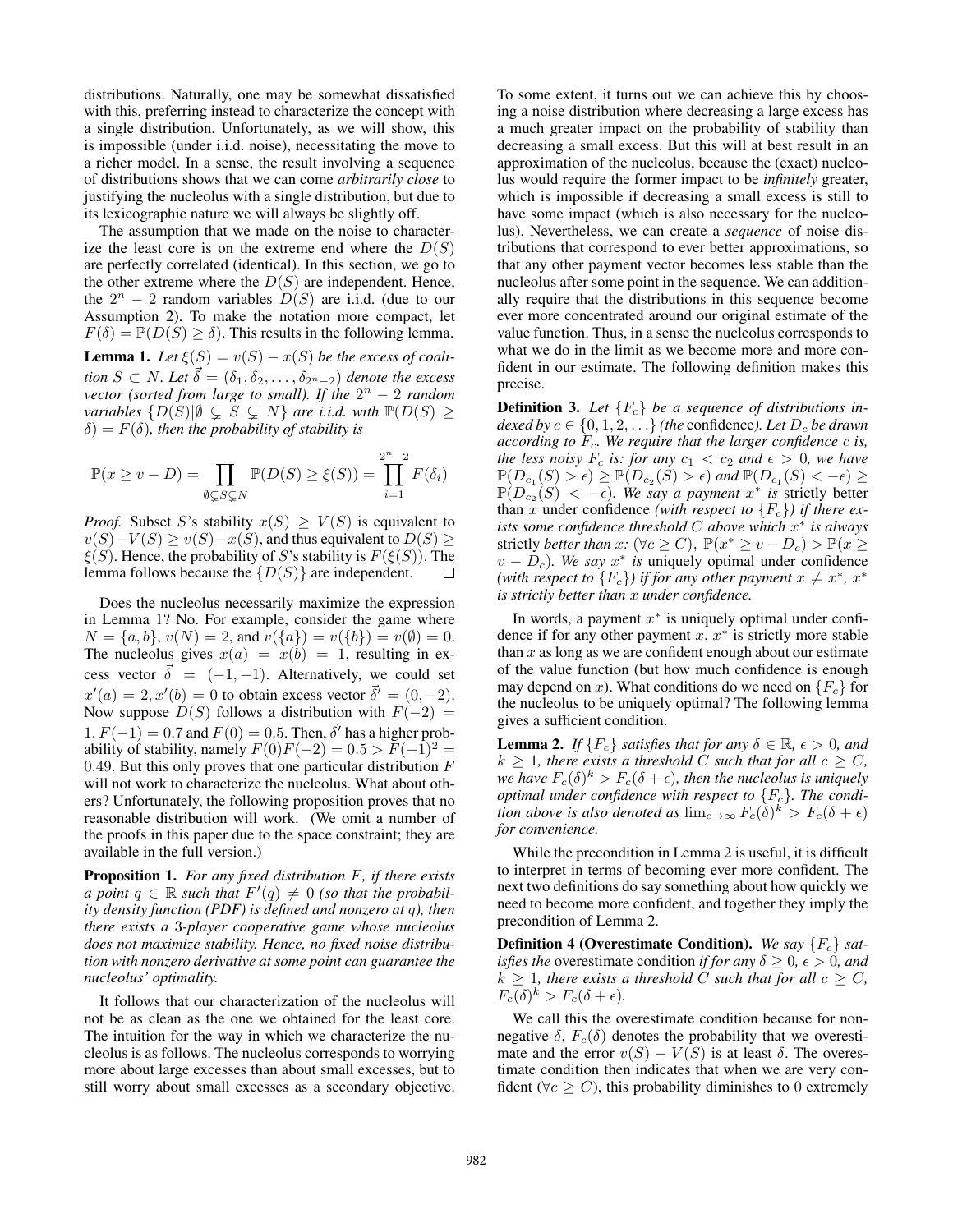fast as  $\delta$  increases:  $F_c(\delta + \epsilon)$  is so much closer to 0 than  $F_c(\delta)$  that even  $F_c(\delta)^k$  is not as close to 0 as  $F_c(\delta + \epsilon)$  is.

**Definition 5 (Underestimate Condition).** *Let*  $G_c(\delta) = 1 F_c(\delta)$ *. We say*  $\{F_c\}$  *satisfies the* underestimate condition *if for any*  $\delta$  < 0,  $\epsilon$  > 0, and  $k \geq 1$ , there exists a threshold C *such that for all*  $c \geq C$ *,*  $kG_c(\delta - \epsilon) < G_c(\delta)$ *.* 

Here, for  $\delta$  < 0,  $G_c(\delta) = 1 - F_c(\delta) = \mathbb{P}(D_c(S))$  $v(S) - V(S) \le \delta$  is the probability that we underestimate  $(V(S) > v(S))$  and the error  $V(S)-v(S)$  is greater than  $|\delta|$ , which is why we call it the underestimate condition. Like the overestimate condition, it indicates that when we are very confident, the probability  $G_c(\delta)$  diminishes to 0 very fast as δ decreases:  $G_c(\delta - \epsilon)$  is so much closer to 0 than  $G_c(\delta)$  that even  $kG_c(\delta - \epsilon)$  is still closer to 0 than  $G_c(\delta)$  is.<sup>2</sup>

**Lemma 3.** *If*  ${F_c}$  *satisfies the overestimate condition and the underestimate condition, then it also satisfies the condition*  $\lim_{c\to\infty} F_c(\delta)^k > F_c(\delta + \epsilon)$  *from Lemma* 2.

*Proof.* For  $\delta \geq 0$ , the condition  $\lim_{c \to \infty} F_c(\delta)^k > F_c(\delta + \epsilon)$ immediately follows from the overestimate condition. It remains to show that the underestimate condition implies that  $\lim_{c\to\infty} F_c(\delta)^k > F_c(\delta + \epsilon)$  for  $\delta < 0$ . Since  $F_c$  is monotone, it is sufficient to prove that the underestimate condition implies  $\lim_{c\to\infty} F_c(\delta)^k > F_n(\delta + \epsilon)$  for  $\delta < 0$  and  $\epsilon < -\delta$ (as this will immediately imply the same for larger  $\epsilon$ ). Let  $\delta' = \delta + \epsilon < 0$ . By the underestimate condition, there exists a C such that for all  $c \ge C$ , we have  $kG_c(\delta' - \epsilon) < G_c(\delta')$ . Then for all  $c \geq C$ ,  $F_c(\delta)^k = F_c(\delta' - \epsilon)^k = (1 - G_c(\delta' - \epsilon))$  $(\epsilon)$ )<sup>k</sup> > 1 – k $G_c(\delta' - \epsilon)$  > 1 –  $G_c(\delta') = F(\delta + \epsilon)$ , where the first inequality follows from Bernoulli's inequality.  $\Box$ 

Combining all of the preceding lemmas, we obtain the following theorem about the nucleolus.

**Theorem 2.** When the noise  $\{D(S)\}\$ is drawn i.i.d. across *coalitions*  $\emptyset \subsetneq S \subsetneq N$ *, the nucleolus is uniquely optimal under confidence for any sequence of distributions*  ${F_c}$  *that satisfies both the overestimate and underestimate conditions.*

Such sequences indeed exist:

**Proposition 2.** For  $\{F_c(\delta) = \exp(-e^{c\delta})\}$ , both the overes*timate and underestimate conditions are satisfied.*

The CDF  $(1 - F)$  and PDFs  $(-F')$  corresponding to distributions in Proposition 2 are plotted in Figure 1. Sequences where the probability of large noise decreases significantly more slowly, such as  $\{\exp(-ce^{\delta})\}$ , will not suffice, even though in this sequence the probability of larger noise becomes arbitrarily smaller than that of smaller noise.

## Partial Nucleolus

So far, we have used noise models to justify existing solution concepts. One benefit of doing so is that we can now investigate whether these noise models are reasonable (in all circumstances), adjust them when they are not, and perhaps obtain new solution concepts as a result.



Figure 1: The CDF  $(1-F)$  and PDF  $(-F')$  of distributions in  ${F_c(\delta) = \mathbb{P}(D(S) \ge \delta) = \exp(-e^{c\delta})}$  which satisfies both the overestimate condition and the underestimate condition.

For example: in some cases, we might expect that there is only overestimate error (the noise is nonnegative). For example,  $D(S) = v(S) - V(S) \ge 0$  may correspond to an unknown cost that  $S$  has to pay if  $S$  deviates (so the value that S truly has after deviating is  $V(S) = v(S) - D(S)$ . We introduce the following solution concept:

Definition 6 (Partial Nucleolus). *Given payment vector* x*, the* nonnegative *excess vector consists of the following*  $2^{n} - 2$  numbers in non-increasing order:  $\max(0, v(S))$  –  $x(S)$ )<sub> $\emptyset \subseteq S \subseteq N$ *. The partial nucleolus is the set of x that lexi-*</sub> *cographically minimize the nonnegative excess vector.*

We can characterize the partial nucleolus as consisting exactly of the optimal payment vectors for certain sequences of distributions. The (omitted) proof is similar to that given for the nucleolus above.

**Theorem 3.** When the noise  $\{D(S)\}\$ is drawn *i.i.d.* across *coalitions*  $\emptyset \subsetneq S \subsetneq N$ , the partial nucleolus is optimal *(with all payment vectors in the partial nucleolus performing equally well, and strictly better than any other payment vector) under confidence with respect to any sequence of distributions*  ${F_c}$  *that satisfies the overestimate condition and*  $F_c(0) = 1$  *(for nonnegativity of the noise).* 

## Multiplicative Noise

In the noise models considered so far,  $D(S)$  follows the same distribution F for all  $\emptyset \subseteq S \subseteq N$ . One may argue that this is an unreasonable aspect of these models. For example, it seems unreasonable to say that the probability that revenue turns out \$1B higher than expected is the same for Google and Yahoo (because Google's revenue is much bigger), but it seems reasonable to to say that the probability that revenue turns out 2% higher than expected is the same for both. To address this, we now introduce *multiplicative* noise, which makes the noise distribution the same in *relative* terms.

Throughout this section, we assume that  $v$  and  $V$  are nonnegative. We then use a standard trick using logarithms (which will map these nonnegative numbers to the full set of real numbers) to adapt our results in the additive model to the multiplicative model.

Previously, our noise  $D = v - V$  was defined in an additive manner. Now, we define the multiplicative noise  $D^{\times}$  to

<sup>&</sup>lt;sup>2</sup>Note that the overestimate condition requires a faster diminishing speed than the underestimate condition: in the former, even exponentiation by  $k$  does not change the order, whereas in the latter, only multiplication by  $k$  does not change the order.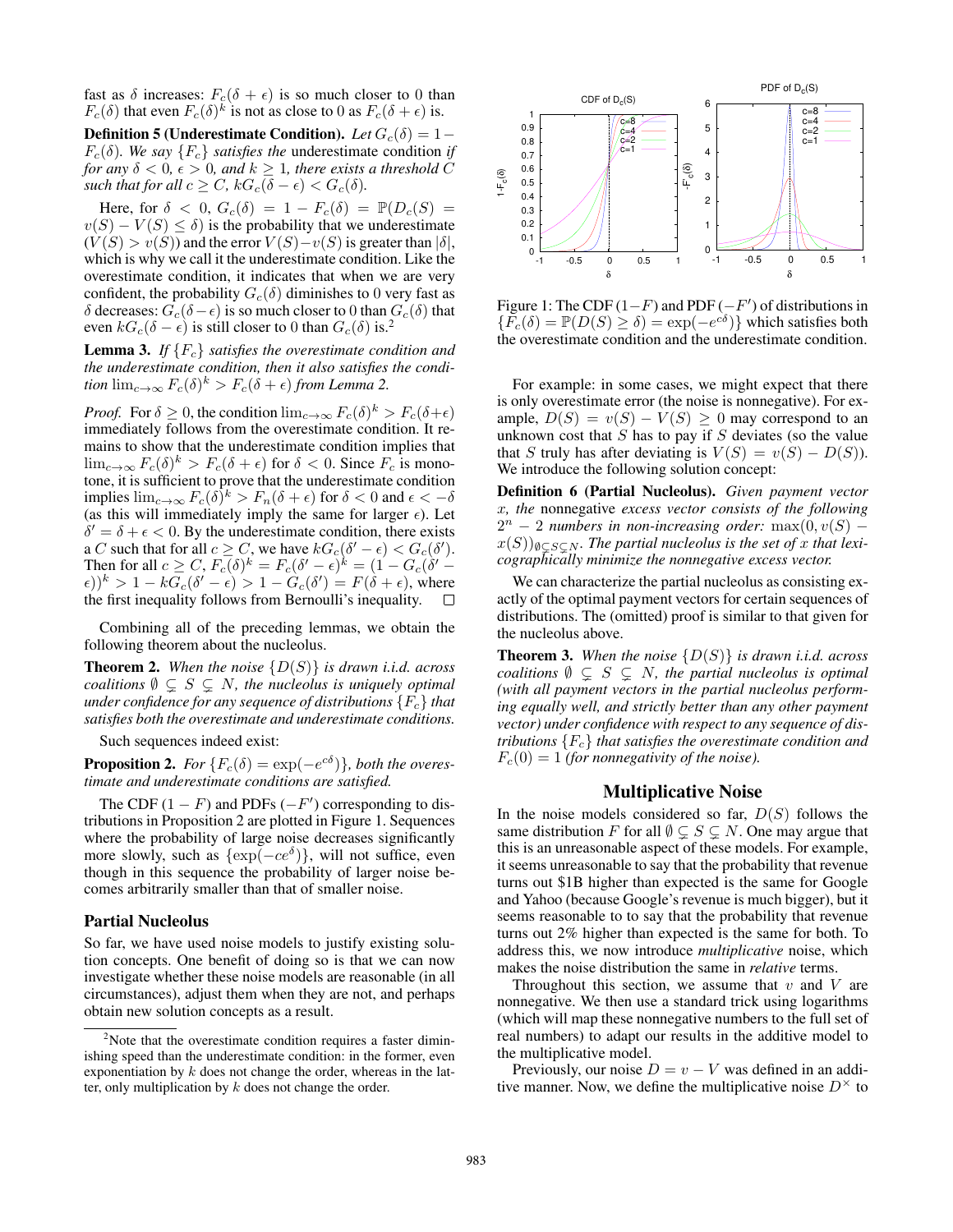be  $\log(v/V) = \log v - \log V$ . The multiplicative noise  $D^{\times}$ remains unchanged if  $v$  and  $V$  are both multiplied by the same amount  $\rho: D^{\times} = \log(\rho v) - \log(\rho V) = \log v - \log V$ . When  $D^{\times} = 0$ ,  $v = V$ ; as  $D^{\times}$  moves away from 0, v moves further away from V; and when  $D^{\times}(S)$  follows the same distribution  $F$  for all  $S$ , the expected absolute value of (additive) noise  $\mathbb{E}(|v - V|) = v \mathbb{E}(|1 - e^{-D^{\times}}|)$  grows in proportion with  $v$ .

A minor problem for  $D^{\times}$  is that  $\log(v/V)$  is not well defined when either  $v$  or  $V$  is 0. In this paper, we will be interested in *generative* models in which we draw a real (but finite)  $D^{\times}(S)$  for each coalition S (so  $0 < e^{D^{\times}(S)} < \infty$ ). Therefore,  $v(S) = 0 \Leftrightarrow V(S) = 0$ , resulting in  $\log(v/V) =$  $log(0/0)$ . This means that when  $v(S) = V(S) = 0$ , we will not be able to recover what exact amount of noise  $D^{\times}(S)$ was drawn, but this will not matter for stability because  $V(S) = 0$  for any  $D^{\times}(S)$ .

We now define the multiplicative excess. The multiplicative excess represents by how great a *factor* a coalition could make itself better (or worse) off by deviating. One could argue that this is intuitively a better measure of how likely a coalition is to deviate: a coalition that is currently receiving 1 billion will not feel greatly incentivized to deviate to obtain an additional 100, but one that is currently receiving 100 is likely to deviate if doing so means doubling its payoff. Moreover, it lines up nicely with the notion of multiplicative noise: a coalition will have no incentive to deviate iff its multiplicative noise is at least its multiplicative excess.

Definition 7 (Multiplicative Excess). *The* multiplicative excess *of coalition*  $\tilde{S}$  *is defined as*  $\xi^{\times}(S) = \log v(S)$  –  $\log x(S)$ . When  $v(S) = 0$ , we define  $\xi^{\times}(S) = -\infty$  *(indicating complete stability). When*  $v(S) > 0$  *and*  $x(S) = 0$ *, we define*  $\xi^{\times} = +\infty$  *(indicating complete instability).* 

Based on this, we can define the multiplicative least core.

Definition 8 (Multiplicative Least Core). *Let the* multiplicative  $\varepsilon$ -core *be*  $\{x | x(N) = v(N) \text{ and } \xi^{\times}(S) \leq \xi^{\times}(S) \}$  $\varepsilon$  for all  $\emptyset \subsetneq S \subsetneq N$   $(+\infty$  and  $-\infty$  may appear as we de*fined for the multiplicative excess). The multiplicative least core is the nonempty multiplicative* ε*-core with the minimum* ε *(which can be positive or nonpositive, depending on whether the core is empty or not).*

We then obtain the following analogue of Theorem 1.

Theorem 4. *When the multiplicative noise of any two subsets*  $\emptyset \subseteq S_1, S_2 \subseteq N$  *is identical*  $(D^{\times}(S_1) = D^{\times}(S_2))$ *, and its distribution has full support (the CDF is strictly increasing everywhere—e.g., a normal distribution), then a payment* x maximizes stability ( $\mathbb{P}(x \geq V) = \mathbb{P}(x \geq v/e^{D^{\times}})$ ) *if and only if it is in the multiplicative least core. (Moreover, even if the distribution does not have full support, any* x *in the multiplicative least core maximizes stability.)*

In fact, multiplying all subcoalition values  $v(S)$  ( $S \subsetneq N$ ) by a factor  $\rho = 1/e^{D^{\times}}$   $(V(S) = \rho v(S))$  is, in some sense, equivalent to multiplying (only) the grand coalition's value  $v(N)$  by the factor's inverse  $(V(N) = v(N)/\rho)$ . In the latter scenario, (only) the grand coalition's value is not known at the outset; in such cases, it is natural to restrict attention to payment rules that give each agent a fixed *share* of the eventually realized value  $V(N)$ . In this case, the multiplicative least core consists exactly of the optimal share rules.

We can also define the multiplicative nucleolus and obtain a result analogous to Theorem 2.

Definition 9 (Multiplicative Nucleolus). *The* multiplicative excess vector *of a payment* x *consists of the following*  $2^n - 2$  *numbers in nonincreasing order:*  $(\xi^{\times}(S))_{\emptyset \subseteq S \subseteq N}$ . *The multiplicative nucleolus consists of the payment vectors* x *that lexicographically minimize the excess vector.*

**Theorem 5.** When the multiplicative noise  $\{D^{\times}(S)\}\$ is *drawn i.i.d. across coalitions*  $\emptyset \subseteq S \subseteq N$ *, the multiplicative nucleolus is optimal (with all payment vectors in the multiplicative nucleolus performing equally well, and strictly better than any other payment vector) under confidence with respect to any sequence of distributions*  $\{F_c\}$  *for the multiplicative noise that satisfies both the overestimate condition and the underestimate condition.*<sup>3</sup>

Using similar techniques as for the regular nucleolus, it can be shown that the multiplicative nucleolus is unique as long as there exist *n* coalitions *S* with  $v(S) > 0$  that are linearly independent.<sup>4</sup> Very similarly, we can also obtain a multiplicative version of the partial nucleolus. The details are in the full version of the paper.

## Conclusion

In this paper, we justified the least core and the nucleolus by proving that they maximize the probability of *ex-post* stability under particular noise models. In words, the least core is uniquely optimal when the noise of each coalition is perfectly correlated, and the nucleolus is uniquely optimal when the noise is independent and additionally, we are very confident that the noise is small—intuitively, the probability of larger noise is infinitesimal compared to the probability of smaller noise. This appears to nicely reflect the intuitive sense in which these solutions are "more" stable than the core. Moreover, by modifying the noise models in ways that make them arguably more realistic, we obtained several new solution concepts. For example, when there is only uncertainty about a *nonnegative* cost that a coalition experiences from deviating, the *partial* nucleolus is optimal; when the noise  $D(S)$  of a coalition's value scales proportionately with its estimated value  $v(S)$  (and the multiplicative noises  $\{D^{\times}(S)\}\$ are identically distributed), the *multiplicative* least core and nucleolus become optimal.

### Acknowledgments

We thank ARO and NSF for support under grants W911NF-12-1-0550, W911NF-11-1-0332, IIS-0953756, CCF-1101659, and CCF-1337215.

<sup>&</sup>lt;sup>3</sup>Even though the conditions are identical to those for the additive nucleolus, they are now applied to the distribution of the *multiplicative* noise, not the distribution of the additive noise. Thus, the set of distributions over true value  $V$  satisfying the conditions is different. This is why we obtain a different solution concept.

 ${}^4v(S) = 0$  is equivalent to S being "forbidden" in the remark following the proof of Theorem 2 in Schmeidler (1969).